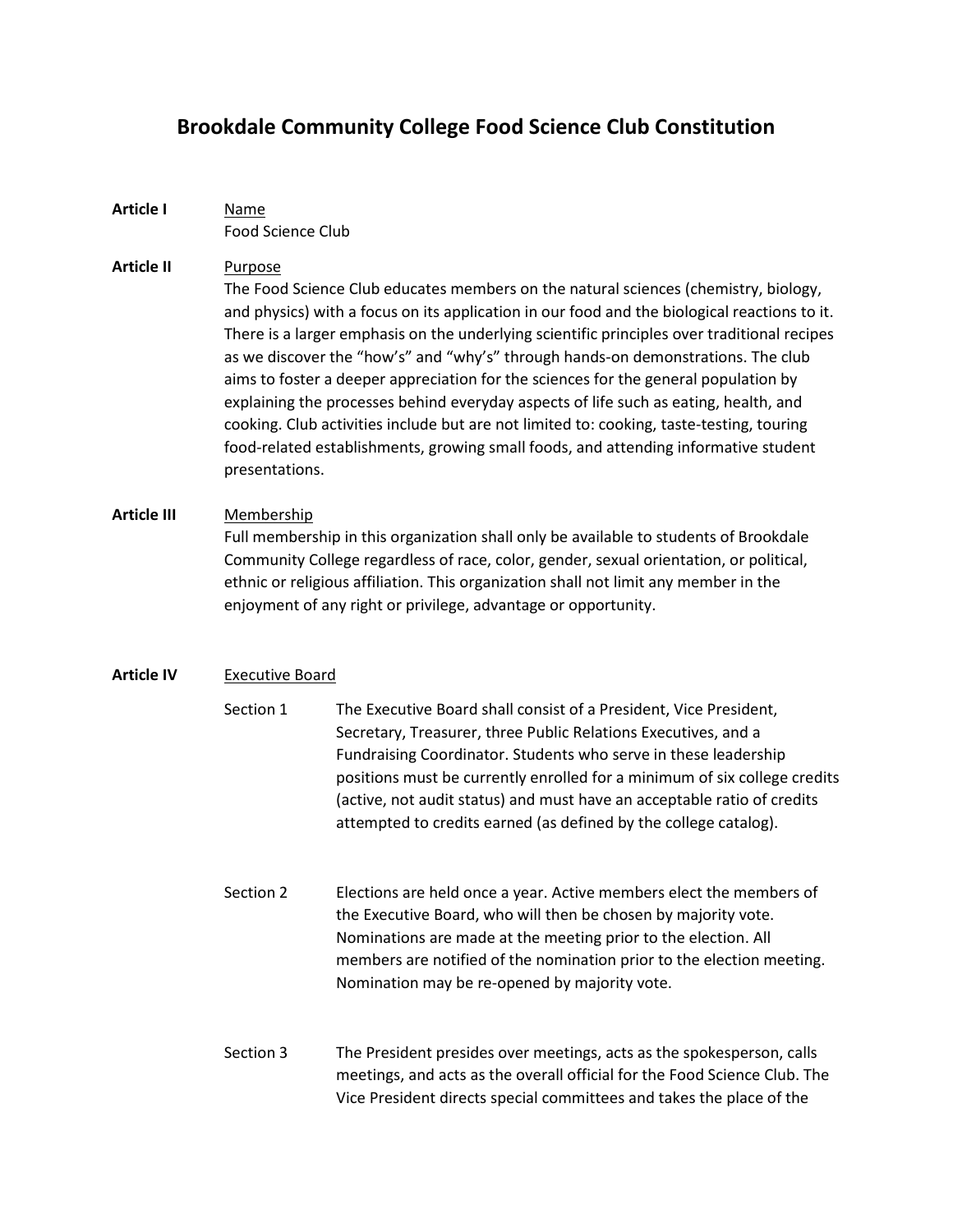|                     |                                                                                                                                                                                                                                                                                                                                                                                      | President in their absence. The Secretary records the meetings and<br>formal business and writes letters for the organization. The Treasurer<br>keeps the financial records of the organization, keeps the officers' roster<br>up to date, and prepares the budget. The Public Relations Executives<br>maintain the club's social media accounts, generate publicity of the<br>club, and communicate with the public. The Fundraising Coordinator<br>researches fundraising opportunities and communicates with external<br>organizations to plan fundraising events. |
|---------------------|--------------------------------------------------------------------------------------------------------------------------------------------------------------------------------------------------------------------------------------------------------------------------------------------------------------------------------------------------------------------------------------|-----------------------------------------------------------------------------------------------------------------------------------------------------------------------------------------------------------------------------------------------------------------------------------------------------------------------------------------------------------------------------------------------------------------------------------------------------------------------------------------------------------------------------------------------------------------------|
|                     | Section 4                                                                                                                                                                                                                                                                                                                                                                            | In the case of a vacancy in an executive position, the officer will<br>undertake the role of both their current position and the position<br>immediately above it. Two officers should be active at any given time.                                                                                                                                                                                                                                                                                                                                                   |
| <b>Article V</b>    | <b>Meetings</b><br>Officers will decide the dates of meetings. The Food Science Club typically meets twice<br>every month. The President and Vice President may call additional meetings.                                                                                                                                                                                            |                                                                                                                                                                                                                                                                                                                                                                                                                                                                                                                                                                       |
| <b>Article VI</b>   | Quorum<br>Two-thirds of the club's active members must be present in order for formal business to<br>be validated. An active member is defined as one who attends at least one meeting<br>every month.                                                                                                                                                                               |                                                                                                                                                                                                                                                                                                                                                                                                                                                                                                                                                                       |
| <b>Article VII</b>  | <b>Parliamentary Procedure</b><br>Questions of parliamentary procedure shall be decided by the organization and/or<br>forms laid down in the latest edition of Robert's Rules of Order.                                                                                                                                                                                              |                                                                                                                                                                                                                                                                                                                                                                                                                                                                                                                                                                       |
| <b>Article VIII</b> | <b>Finances</b><br>All monies of the organization shall be kept in a special account assigned by the ASBCC<br>and the Office of Student Life & Activities. Use of allocated funds and earned income are<br>governed by the ASBCC Finance Committee Guidelines. Authorized signatures for check<br>disbursements will be kept on file with the ASBCC Treasurer and updated as needed. |                                                                                                                                                                                                                                                                                                                                                                                                                                                                                                                                                                       |
| <b>Article IX</b>   | Advisor<br>The advisor should be a regular employee of the College. The duties of the faculty/staff<br>advisor will be as defined in the Role of the Brookdale Club & Organization Advisor. The<br>advisor may participate in all activities of the organization. Advisor's roles begin July 1,<br>and conclude June 30, of the following year.                                      |                                                                                                                                                                                                                                                                                                                                                                                                                                                                                                                                                                       |